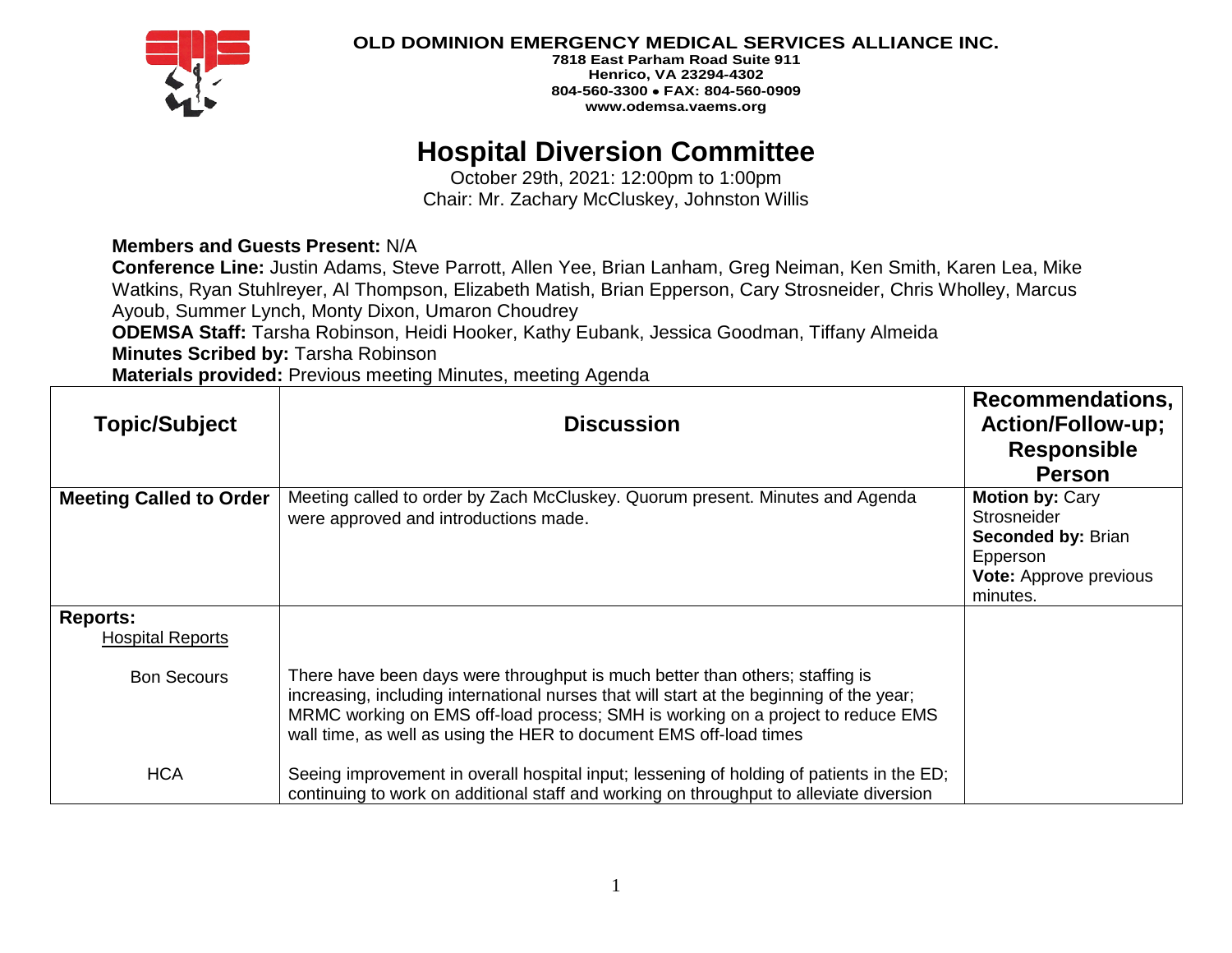

### **OLD DOMINION EMERGENCY MEDICAL SERVICES ALLIANCE INC.**

#### **7818 East Parham Road Suite 911 Henrico, VA 23294-4302 804-560-3300** • **FAX: 804-560-0909 www.odemsa.vaems.org**

| <b>VCU Health</b>            | Continuing to work on throughput and ED wait times for EMS                                                                                                                                                                                                                                                                                                                                                                                                  |  |
|------------------------------|-------------------------------------------------------------------------------------------------------------------------------------------------------------------------------------------------------------------------------------------------------------------------------------------------------------------------------------------------------------------------------------------------------------------------------------------------------------|--|
| <b>Halifax Regional</b>      | Not holding as many patients; transfer rate is slowing and COVID numbers are dropping                                                                                                                                                                                                                                                                                                                                                                       |  |
| <b>VA-McGuire</b>            | Though numbers seem a little better, continuing to experience full beds and increased                                                                                                                                                                                                                                                                                                                                                                       |  |
| <b>EMS Agencies</b>          | diversion status                                                                                                                                                                                                                                                                                                                                                                                                                                            |  |
| Hampden-Sydney               | No report                                                                                                                                                                                                                                                                                                                                                                                                                                                   |  |
| Goochland                    | No report                                                                                                                                                                                                                                                                                                                                                                                                                                                   |  |
| Hanover                      | No report                                                                                                                                                                                                                                                                                                                                                                                                                                                   |  |
| LifeEvac                     | No report                                                                                                                                                                                                                                                                                                                                                                                                                                                   |  |
| Henrico                      | Thank you to the EMS liaisons for continuing to work with the agencies and the<br>diversion issues                                                                                                                                                                                                                                                                                                                                                          |  |
| <b>CVHC/RHCC</b>             | Thank you to all who are supporting the PDC; CVHC/RHCC remain available                                                                                                                                                                                                                                                                                                                                                                                     |  |
| <b>ODEMSA</b>                | Thank you for joining us for the Regional Awards ceremony; thank you for working with<br>us as we navigate the PDC                                                                                                                                                                                                                                                                                                                                          |  |
| <b>Old Business:</b>         |                                                                                                                                                                                                                                                                                                                                                                                                                                                             |  |
| <b>Diversion Plan Review</b> | Regional Code Black update-a concern was brought up that ambulances were being<br>evenly distributed; Heidi advised that distributions are under the threshold of what they<br>advised they could take per hour; agencies are continuing to "self-dispatch", so please<br>remind providers to call PDC; it was also noticed that if a "mother" hospital went on<br>diversion, the FSED automatically went on diversion as well; facilities asked for PDC to |  |